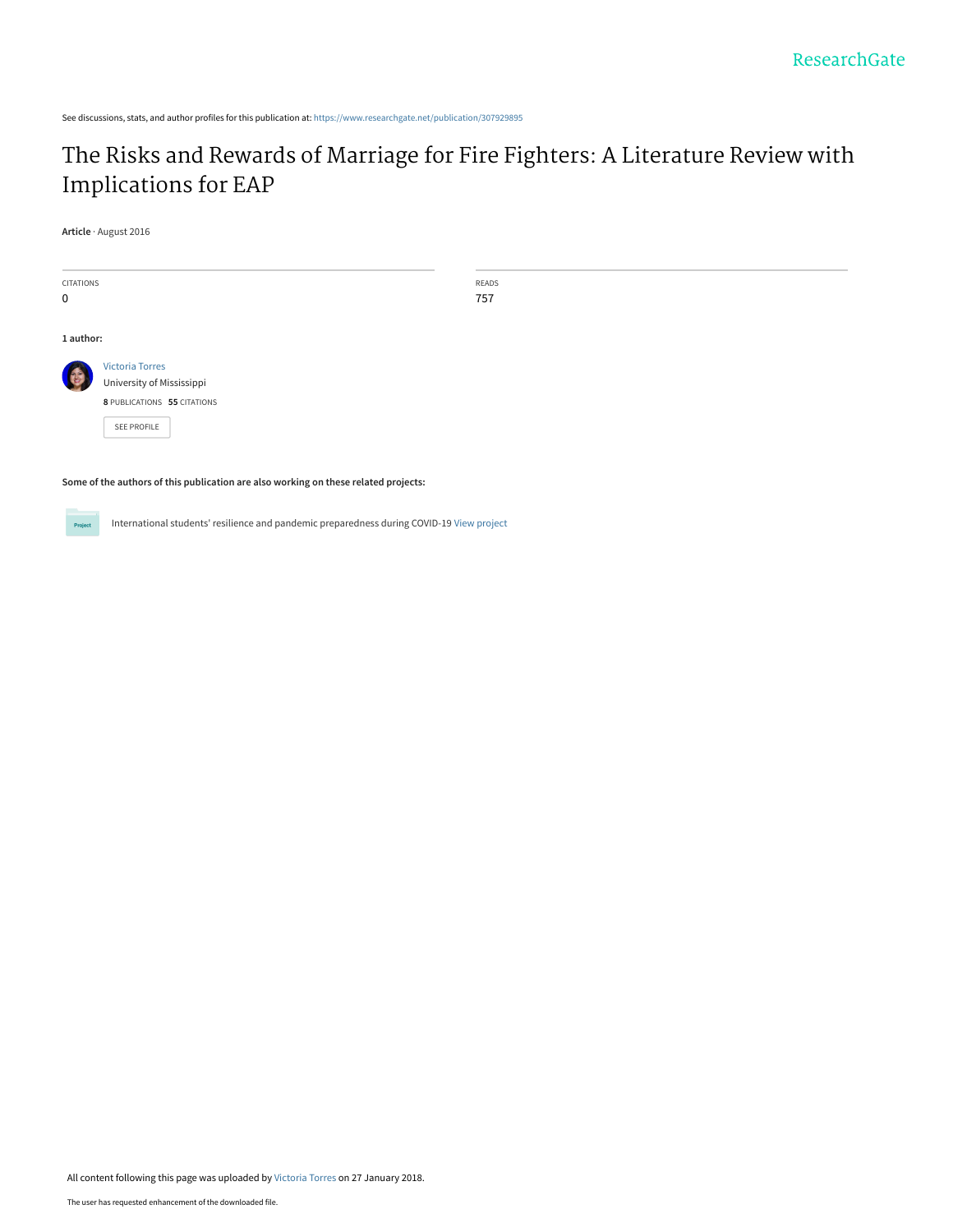# **The Risks and Rewards of Marriage for Fire Fighters: A Literature Review with Implications for EAP**

**Victoria A. Torres<sup>1</sup> , Samantha J. Synett<sup>1</sup> , Michelle L. Pennington<sup>1</sup> , Marc Kruse2,3,4, Keith Sanford<sup>5</sup> , and Suzy B. Gulliver1,2**

**\_\_\_\_\_\_\_\_\_\_\_\_\_\_\_\_\_\_\_\_\_\_\_\_\_\_\_\_\_\_\_\_\_\_\_\_\_\_\_\_\_\_\_\_\_\_\_\_\_\_\_\_\_\_\_\_\_\_\_\_\_\_\_\_\_\_\_\_\_\_\_\_\_\_\_\_\_\_\_\_\_\_\_\_\_\_\_\_\_\_\_\_\_\_\_\_\_\_\_\_\_\_\_\_\_\_\_\_**

**<sup>1</sup>Baylor Scott & White Warriors Research Institute, <sup>2</sup>Texas A&M University Health Science Center, <sup>3</sup>Austin Fire Department, <sup>4</sup>Austin-Travis County Emergency Medical Services, <sup>5</sup>Baylor University \_\_\_\_\_\_\_\_\_\_\_\_\_\_\_\_\_\_\_\_\_\_\_\_\_\_\_\_\_\_\_\_\_\_\_\_\_\_\_\_\_\_\_\_\_\_\_\_\_\_\_\_\_\_\_\_\_\_\_\_\_\_\_\_\_\_\_\_\_\_\_\_\_\_\_\_\_\_\_\_\_\_\_\_\_\_\_\_\_\_\_\_\_\_\_\_\_\_\_\_\_\_\_\_\_\_\_\_**

Copyright 2016 Employee Assistance Society of North America (EASNA) with other rights of use retained by the authors. Contact at: Phone: (703) 416-0060 Website: www.easna.org Address: P.O. Box 3146, Norfolk, VA 23514 **\_\_\_\_\_\_\_\_\_\_\_\_\_\_\_\_\_\_\_\_\_\_\_\_\_\_\_\_\_\_\_\_\_\_\_\_\_\_\_\_\_\_\_\_\_\_\_\_\_\_\_\_\_\_\_\_\_\_\_\_\_\_\_\_\_\_\_\_\_\_\_\_\_\_\_\_\_\_\_\_\_\_\_\_\_\_\_\_\_\_\_\_\_\_\_\_\_\_\_\_\_\_\_\_\_\_\_\_**

**ABSTRACT**. *EAPs may be able to better support fire fighters and their families if more is known about the marital and occupational stressors of this at-risk population. We conducted a review of literature to answer several questions. First, what is the actual rate of divorce among people working in fire service? Second, what factors relate to marital stability among fire fighters and is marital relationship predictive of job satisfaction, job safety, and overall job success in fire service? Lastly, are marital enrichment or relationship support programs in place in fire service families, and, if so, are they effective? Over 20 scholarly research works were examined that addressed marriage among fire fighters. Surprisingly, we could find empirical data on only the first question with the other questions largely missing as topics in the literature. Both U.S. census data and a large survey found rates of divorce for male fire fighters in the range of 12-14%, which was similar to national averages at the time. Other data was found on fire fighter family challenges, the spouses of fire fighters, and the marriages of volunteer fire fighters. Advances in counseling and other behavioral health services for fire fighters are also identified. Suggestions for EAP practice and future research are provided.* 

## **Introduction**

Fire fighters face a number of work-related stressors, including long work hours, rotating shifts, sleep deprivation, and repeated exposure to experiences that can be traumatic or even life threatening. These experiences place fire fighters at a high risk for mental health issues.<sup>1,2,3</sup> The numbers are important: one study assessing traumatic reactions in fire fighters reported that 78% of fire fighters experienced at least one critical incident at work, and 40% reported experiencing significant emotional distress at work.<sup>4</sup> Work stressors are associated with a multitude of harmful behavioral health consequences for fire fighters such as PTSD, substance use disorders, and depression.5-8

Some fire department employees have access to EAP counseling services to help cope with the chronic occupational and traumatic stressors typical of fire service. One example includes the fire fighters for the United States Pentagon. 9

This kind of work can also sometimes prove difficult for maintaining the marriages of fire

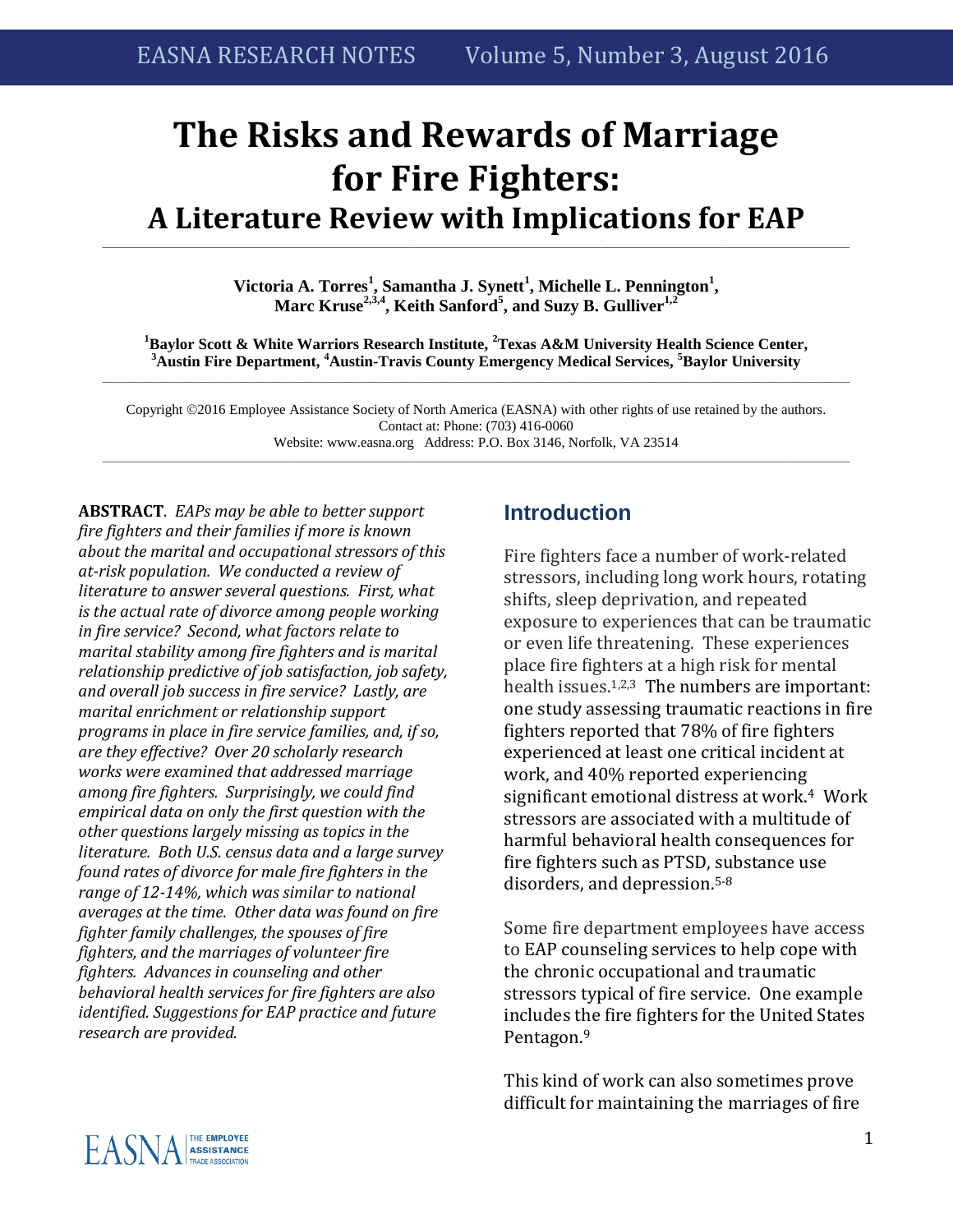fighters. Among 147 employees of an urban fire department (with two-thirds being fire fighters), almost half (48%) reported that "maintaining a relationship with one's romantic partner" as a highly stressful part of the job. <sup>10</sup> Of the 33 specific stressors assessed, maintaining romantic relationships ranked Number 5 as most stressful. When their romantic partner (95% were wives) were given the same survey, 43% of the spouses also rated maintaining a relationship with one's romantic partner as a highly stressful part of the job for their husband. In another example, a survey of 396 volunteer fire fighters in Australia found that work/family needs were the top reason for leaving the fire service (cited by 51% of the sample).<sup>11</sup>

On the other hand, when considering the human stress response more broadly, a satisfying marriage, spousal support, and emotional support from other people are reported to buffer the negative effects of job stress.<sup>12</sup> Marital relationships in general tend to have positive health impacts on both spouses. <sup>13</sup> Having a supportive marriage and family that understands their fire service work has been also reported by fire fighters as helping with recovery after traumatic work experiences.14,15

#### **Fire Service Marriages at Risk for Divorce – According to Non-Scholarly Sources**

Many articles have appeared in industry magazines that offer advice to fire fighters on how to keep a marriage healthy and if needed, how to maintain a second marriage and stepfamilies as well. 16,17 Other articles in fire service trade journals and self-help books offer marital advice to the spouses of fire fighters and to the spouses of fire chiefs.<sup>18-21</sup>

Although well intended, what is concerning about many of these trade magazine articles



offering marital advice are the assertions made about divorce rates being much higher for fire fighters than for the general population. See the following examples:

In 1975, McCarty reported in *Fire Command* magazine the findings from a non-scientific survey of 100 fire fighters. <sup>22</sup> The results revealed a divorce rate of 5.3% for the fire fighters compared to the 2.9% divorce rate for the general U.S. population. This sample also had 11.8% of fire fighters who were remarried from a prior divorce.

In 1978, Fjelstad reported in *Fire Chief* magazine the findings from a survey of 61 male fire fighters from one county in California.<sup>23</sup> This report was based on data from her doctoral dissertation study. <sup>24</sup> It found a divorce rate of 9.5% for the fire fighters, compared to a 3.7% rate for the general U.S. male population in 1975. The rest of the men in this fire fighter sample included 72% who were married, 11.5% who were single, and 7% who were remarried.<sup>NOTE 1</sup>

In a 2003 article in *Fire Chief* magazine, Rawles stated: "Firefighters have one of the highest divorce rates when compared to other occupations." <sup>25</sup> [no factual source cited].

In a 2012 report from the website *Fire Engineering University*, Norwood and Rascati stated: "Suicide, divorce, substance abuse and heart attack rates among firefighters are among the highest in the nation." <sup>26</sup> [no factual source cited].

Swanson (2012), in a blog on the leadership network website, stated: "The divorce rates for firefighters is over 60%". <sup>27</sup> Note that this statistic was linked to a website page with various highlights of divorce statistics from the 2000 U.S. Census but which does *not*  actually list a divorce rate specifically for fire fighters. <sup>28</sup> Rather, it featured the highest rate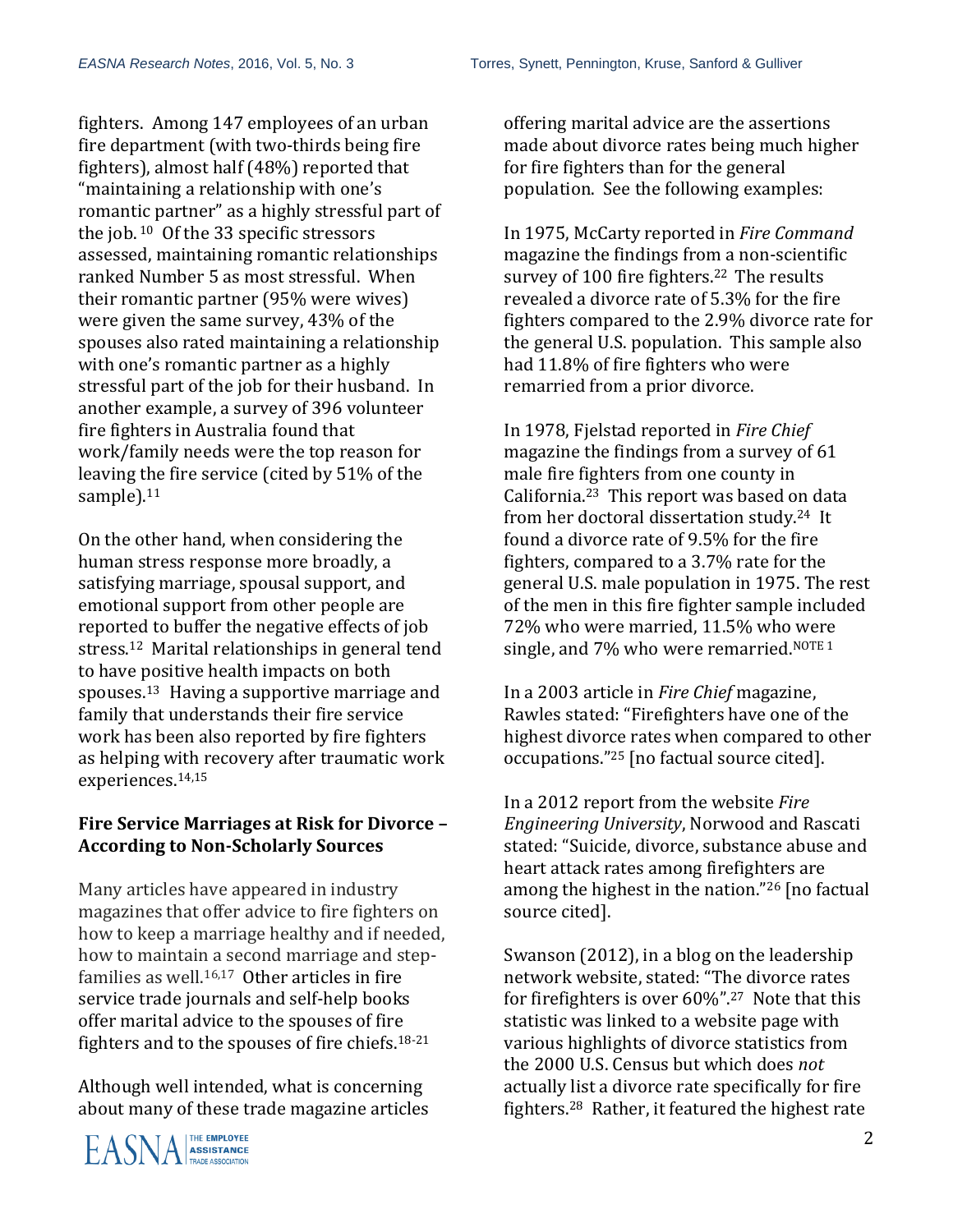of divorce being for the industry group of dancers/choreographers – at 44%.

An article by Willing appeared in *Fire Chief* magazine in 2014 that claimed: "The divorce rate among firefighters is higher than that of the general public."<sup>29</sup> [no factual source cited].

Also in 2014, on a website blog for first responders, Sweeney – referring to fire fighters and other emergency service professionals – claimed that: "…divorce, substance abuse, and heart attack rates in these professions are among the highest in the nation."<sup>30</sup> [no factual source cited].

The idea that the marriages of fire fighters are prone to trouble and eventual divorce has also surfaced in newspaper stories and on television shows.

In a 2006 article on the hazards of fighting wildfires, the *New York Times* stated "It is not a job that fits well with married life." The article goes in to quote a fire fighter with 36 years experience with wildfire forestry management who said: "You're gone for long times. There is a fairly high divorce rate" (p. A10).<sup>31</sup> [no factual source cited].

The popular TV program *The Dr. Phil Show* had an episode in 2008 on how to help couples to "fireproof their marriage".32 The show claimed that: "Police officers and firefighters have to look death in the face every day. Their stress levels are so intense that 75 to 90 percent of their marriages end in divorce." [no factual source cited].

At a recent International Association of Fire Fighters (IAFF) behavioral health meeting, the association leadership challenged this consistent media message of high divorce rates among those working in fire service. This veracity of this issue prompted our group to review the literature. It is our opinion that

the assumption of higher divorce among fire fighters is actually not true and per that perpetuating this stereotype may even be potentially harmful to fire fighters and their spouses as a source of added social stress.

Given that the majority of professional and volunteer fire fighters are married, the role of the marital relationship is important to fully understanding the lives of those in fire service.3,23 If abnormally high rates of marital dissolution are truly characteristic of fire service, then future research efforts should reflect this need. Conversely, if fire fighters actually have normative or even lower than average rates of marital dissolution, understanding the positive dynamics of fire fighter couples could inform the tailoring of EAP counseling services and other therapeutic or educational interventions for couples.

Our goal in this research brief is to describe for the EAP community the knowledge base regarding marital relationships in fire service and to stimulate more research on the topic. Therefore, we conducted a review of the literature to address the following research questions:

RQ1. What is the rate of divorce among those working in fire service?

RQ2. What factors relate to the marital stability of fire fighters? And is the stability of the marital relationship predictive of job satisfaction, job safety, and overall job success in fire service?

RQ3. Are marital enrichment or relationship stability support programs in place for assisting fire service families, and, if so, how effective are they at maintaining the relationship and preventing divorce?

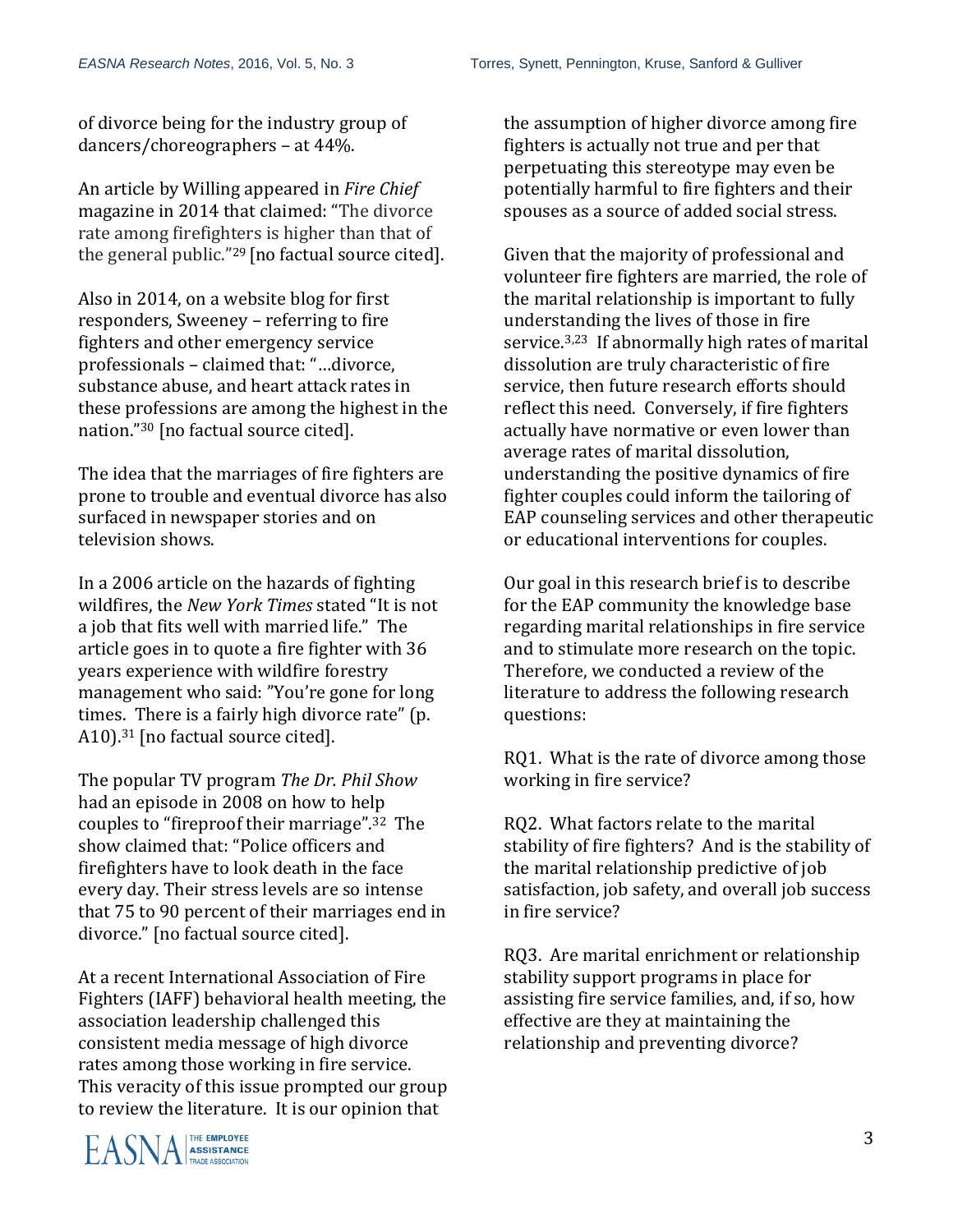### **Methods**

To find articles to answer these questions, we searched over 100 databases including Academic Search Complete, PsycINFO, MEDLINE, PsycARTICLES and Google Scholar. The following search terms were used in various combinations: *fire fighter, first responder, couple, wife, husband, spouse, marital, marital satisfaction, marriage*, and *divorce*. We narrowed the search to only include articles published in peer-reviewed journals. Some articles and scholarly conference papers were gleaned from the references within articles that we identified after the formal literature search process.

## **Results**

Our investigation yielded a total of 19 scholarly research articles in peer-reviewed journals that specifically addressed marital relationship issues among fire fighters. Also included were two conference research reports and a research-based book. We also found more than 20 other articles that examined mental health aspects of fire fighters but did not include marital relationships as factors of the study. Some of these other clinically-focused works are described in the Discussion section.

#### **RQ1. What is the rate of divorce among those working in fire service?**

Only two published research studies reported empirical information that compared divorce rates among fire fighters to national norms.

Although focusing on law enforcement, McCoy and Aamodt conducted the most authoritative study of this question. It was based on an analysis of the 2000 national census data for the United States and determined the divorce rates for 449 different occupations.<sup>33</sup> This

data found that 14.08% of fire fighters were divorced compared to average divorce rate of 16.35% for the total U.S. employed population. This finding was not divided by gender, but the vast majority of fire fighters were male. This data found that fire fighters had a divorce rate that was similar to the average. Like fire fighters, police officers are also mistakenly assumed in the media and other non-scientific sources to have troubled marriages and high divorce rates. Also, the rate of divorce for police officers was 15.01% and similar to fire fighters.

In 2015, Haddock and colleagues reported results from surveys of employees in 31 fire departments located in the U.S., with this data being part of two larger grant-funded research projects.34 Among the 1,407 male fire fighters, the age-standardized (age 19-54) prevalence of being currently divorced was 11.8% compared with an average of 9.4% for the total male U.S. population obtained from other records. This study also showed that a higher percentage of male fire fighters were married compared to males in the same age group nationally (77% vs. 58%, respectively). In contrast, among the 49 female fire fighters in the study, the age standardized (age 19-54) prevalence of being currently divorced was 32.1% compared with an average of 10.4% in the total female U.S. population. Also, fewer female fire fighters were married than the general population of same-aged females (43% vs. 55%). Thus, among a large multistate sample of fire fighters, the rate of divorce for men was similar but slightly higher than the national average for males across all occupations. But for women, the divorce rate was three times the national average for similarly aged women across all occupations. But keep in mind that these findings for female fire fighters, although interesting, are based on a very small sample and thus requiring further research and replication.

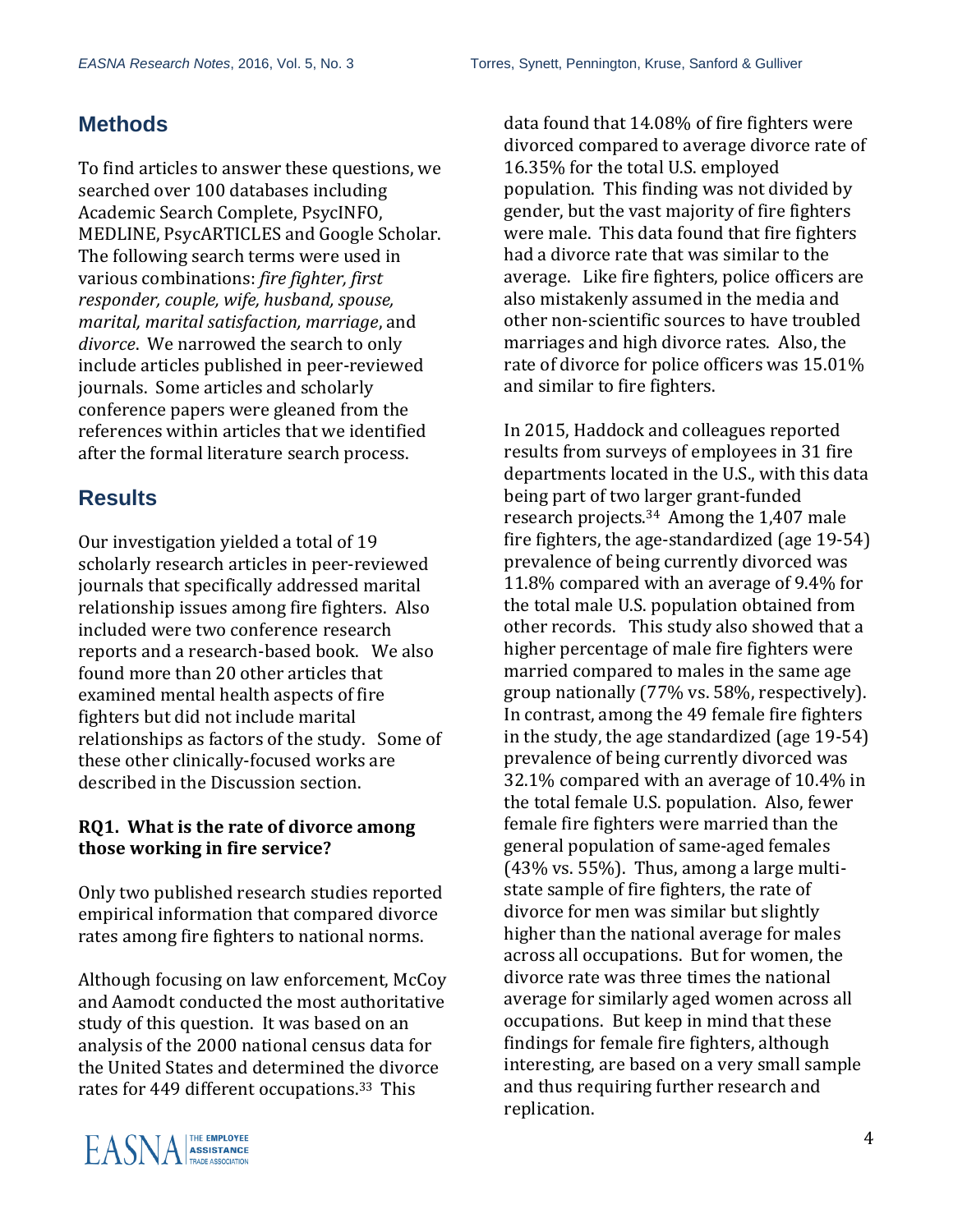*RQ1 Summary*. Only two articles were obtained that provided credible data on marital status and divorce rates of fire fighters with other comparative data. Both studies used large datasets, one archival national data and the other a large survey. Both studies found that male fire fighters had a divorce rate in the range of 12%-14% and that this level of divorce was similar to national averages at the time (within 2% of the norm). This conclusion from peerreviewed research sharply contrasts with the message from the non-scientific reports in fire industry publications and the popular press which (incorrectly) describe abnormally high rates of divorce among fire fighters.

#### **RQ2. What factors relate to the marital stability of fire fighters? And is the stability of the marital relationship predictive of job satisfaction, job safety, and overall job success in fire service?**

No studies were found in the peer-review literature on fire fighters that used a longitudinal research study design necessary to test for factors predictive of marital stability or divorce over a period of time. Marital stability as a predictor of fire fighter job factors also has not been examined in the studies we reviewed.

#### **RQ3. Are marital enrichment or relationship stability support programs in place for assisting fire service families, and, if so, how effective are they at maintaining the relationship and preventing divorce?**

No studies were found in the peer-review literature on fire fighters that focused on martial relationship support programs and no studies used a longitudinal research design necessary to test if such marital support programs were predictive of stability or divorce later in time.



#### **Other Findings from the Literature**

Given the large set of articles we obtained, we turned next to examining the findings from papers that used a cross-sectional study designs to address topics focusing on the marriages and families of fire fighters. We grouped these works into the following three areas: Fire fighter family challenges; spouses of fire fighters; and the marriages of volunteer fire fighters.

#### Fire Fighter Family Challenges

Some articles assessed family challenges and coping mechanisms to respond to these problems. Common areas of difficulty for the families of fire fighters included shift-work stressors, work-family conflict spillover, and competing with the fire house social atmosphere that functions as "second family" at the worksite.

A 2012 study from British Columbia, Canada, compared 94 male members of a fire department with 91 matched males employed in the same general community.35 Those working in fire service did not differ on a standardized measure of marital satisfaction from the males working in other occupations. Thus, similar to the findings on divorce rate, this comparative study found fire fighters had levels of martial satisfaction on a par with other occupations.

Regehr and colleagues conducted several studies of fire fighters to understand the role of social supports both from fellow fire fighters and other in the fire department and also from family and friends. <sup>36</sup> Their first study collected surveys from 164 fire fighters in Australia. It confirmed that fire fighters often experience work-related critical incidents that result in symptoms of traumatic stress and depression and that the availability of social support helped to reduce these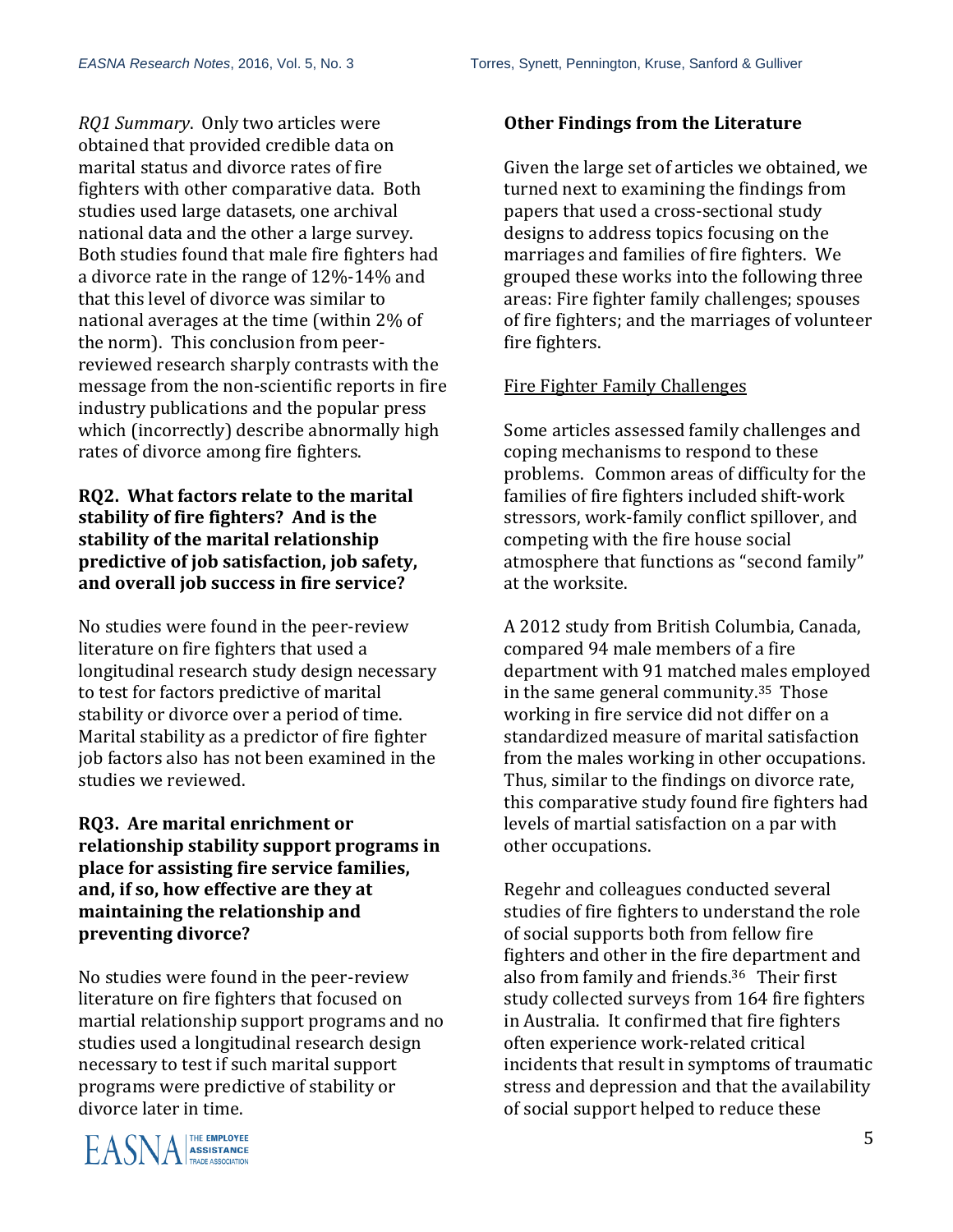negative consequences. The second study was conducted in the Toronto area and again found stressful job experiences were common and that social support was a helpful buffering factor but had the unexpected finding that that more experienced fire fighters had *less* social support (both from personal networks and from coworkers) than did new recruits.<sup>37</sup> A third study involved qualitative interviews with 10 fire fighters in Toronto and explored the dynamics of peer support. <sup>38</sup> It found that fire fighters' over-reliance on coworkers who shared the same firehouse workspace also lead to exclusion of their family members and that the psychological coping styles of avoidance and emotional numbing by fire fighters after traumatic incidents made it more difficult to open up emotionally to their spouses.

Another study was conducted with over 500 line fire fighters, truck operators and officers in the New Orleans area after the natural disaster of Hurricane Katrina in 2005.7 In this sample, the 70% who were living with their families had lower levels of depression symptoms that the other 30% who were not living with their families during the rescue and recovery work. Apparently, the relatively more accessible marital and family support for those who could return to their home after work each day made a difference in buffering some of the emotional demands on these fire fighters. Of interest to EAPs, participation in some form of group counseling (59% of the sample) post-event was unrelated to later developing depression symptoms.

A 2007 study of 241 fire fighters in multiple regions of South Africa also investigated the intersection between job and family stressors.39 Fire fighters who were married had the highest levels of general stress compared to those who were single and divorced. A major stressor for married fire fighters was the frequent shift work schedules that resulted in long periods of time spent away from the spouse and family. A related consequence was a lack of involvement of the fire fighter in day-to-day parenting of the children and other family functions. The risk for danger and bodily harm on the job to the fire fighters also added to the stress reported by the spouse/partner.

Another study examined the role of fatherhood and parenting role performance among 473 fire fighters who were.<sup>40</sup> It used data from the 2010 Survey of Fire fighters Work and Family Lives, which included participants from 12 fire departments located in the southern United States, to explore key issues of managing work-family stressors. Results found that greater work-to-family conflict was associated with working long shifts (> 60 hours per week), lack of sleep, and high job stress and that this kind of conflict resulted in higher parenting stress and lower satisfaction with parenting.

A 2014 study collected survey data from 422 full-time fire fighters in two cities in Taiwan.<sup>41</sup> The job strain model characteristics of high job demand and low job control are common to fire fighting work. This high stress combination of factors was related to working long hours and to a lack of autonomy in doing the work. Not having enough time and personal resources to effectively manage both work and family demands contributed to stress. The lack of leisure time activities also was a factor in greater stress among fire fighters. This study was one of the few to discuss the role of the EAP. It suggested that the EAP service would only be effective when the fire station chief really supported the use of EAP counseling and trauma support services by the fire fighters.

The kinds of work-family challenges and coping mechanisms discussed in these articles suggest areas ripe for future research.

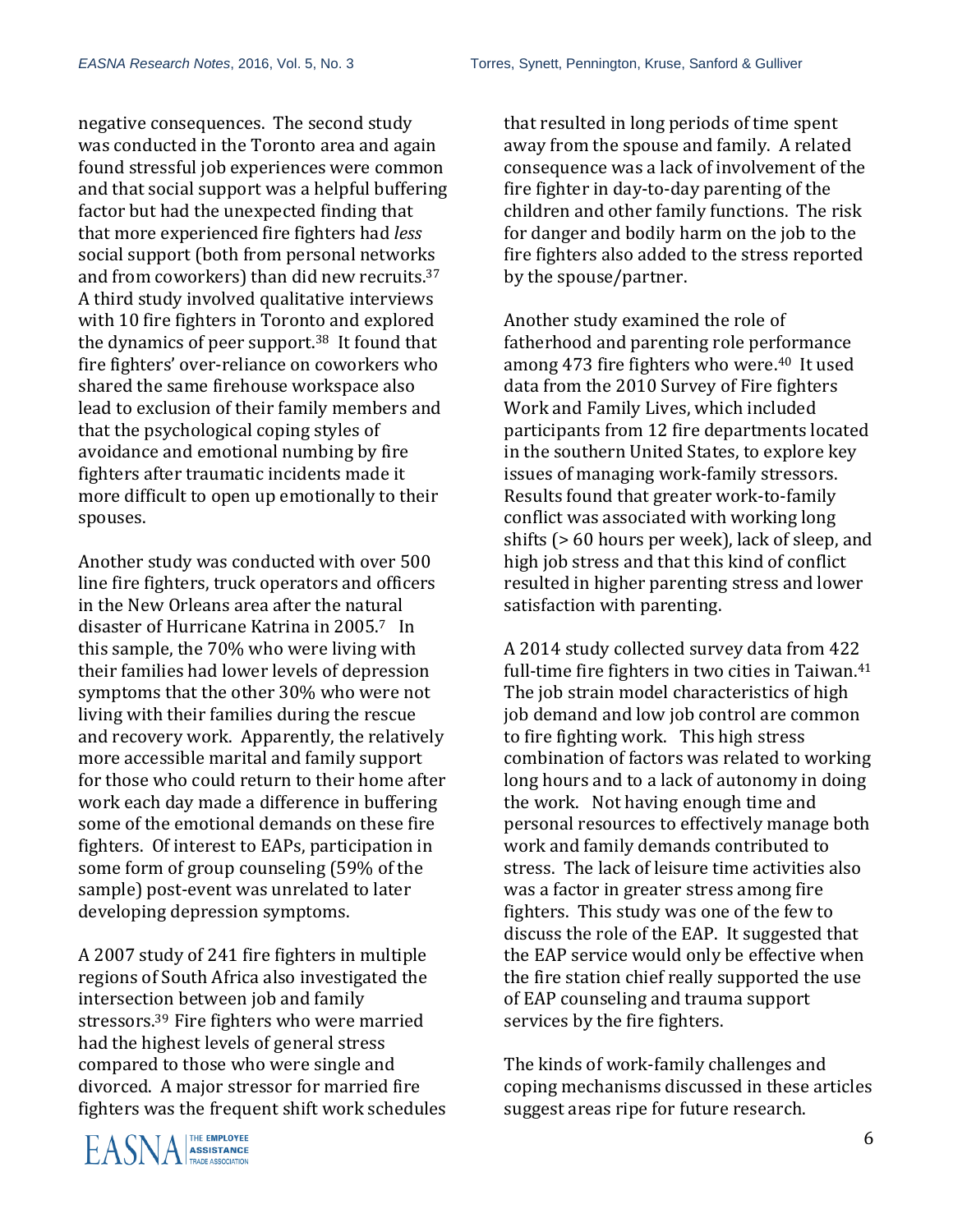#### Spouses of Fire Fighters

In her review of fire fighter spouse literature available in 1975, Noran relays that characteristics that reduce the effects of stressful life events available to fire fighters included camaraderie with coworkers and positive fire service symbols. However, these work-based factors are unavailable to the spouses and family members challenged by secondary occupational distress experienced by the fire fighter.<sup>42</sup>

Pfefferbaum and colleagues investigated the effects of the 1995 Oklahoma City bombing on the partners of fire fighters who were involved in responding to the event.<sup>43</sup> Results fund that 81% of the fire fighters and 52% of the fire fighter's wives reported having one or more bombing-related PTSD symptoms postincident. In addition, over one-third of the wives reported at least one lasting change in their relationships post-bombing despite little to no exposure and no physical injuries.

Menendez and colleagues conducted a qualitative study with wives of fire fighters who participated in rescue efforts during the terrorist attacks on September 11th, 2001 in the U.S.44 They found that these women coped by maintaining patterns of connectedness with other spouses of fire fighters and by attending vigilantly to their family's needs.

A qualitative study by Regehr and colleagues featured the perspectives of the spouses of fire fighters.45 Interviews with a dozen wives of fire fighters in the Toronto area confirmed how the shiftwork schedules, the strong connectedness with other fire fighters and emotional distance made it more challenging to provide support to their husbands.

In 1988, Zimmerman and colleagues demonstrated that fire fighters' wives



changed personal health-related behaviors (diet and exercise) when husbands participated in an employee health program.<sup>46</sup>

Hildebrand's 1986 paper presents a self-help program for spouses of workers in stressful jobs. The program offers ways for spouses to learn how to offer social support to their partners that is designed to improve coping with fire service specific stressors (c.f., ASSIST for families). <sup>47</sup> The report offered no data on the use or effectiveness of the program.

Taken together, these studies document a range of difficulties facing the spouses of fire fighters in the domain of work-family conflicts and job-related stress conditions common to fire service work demands. The data also suggest the potential for indirect benefits to spouses of fire fighters receiving general health training. EAPs could offer educational trainings on coping skills and access to family support direct service practical resources (childcare, eldercare, concierge services) to benefit the spouses of fire fighters.

#### Volunteer Fire Fighters

Even though most volunteer fire fighters do not have access to EAP services, we included articles pertaining to volunteer fire fighters and families because so little is known about the marriages of fire fighters. Researchers at La Trobe University in Australia have conducted a series of survey-based studies of volunteer fire fighters and their families.48,49

Cowlishaw and colleagues used data from a study of 201 couples with one of the marital partners who was a volunteer rural fire fighter. 50,51 They concluded that work-family spillover and inter-role conflict have negative effects on volunteers and on the families. Fire fighters had a tendency to socially withdraw from the family after tragic events at work. While this withdrawal may protect the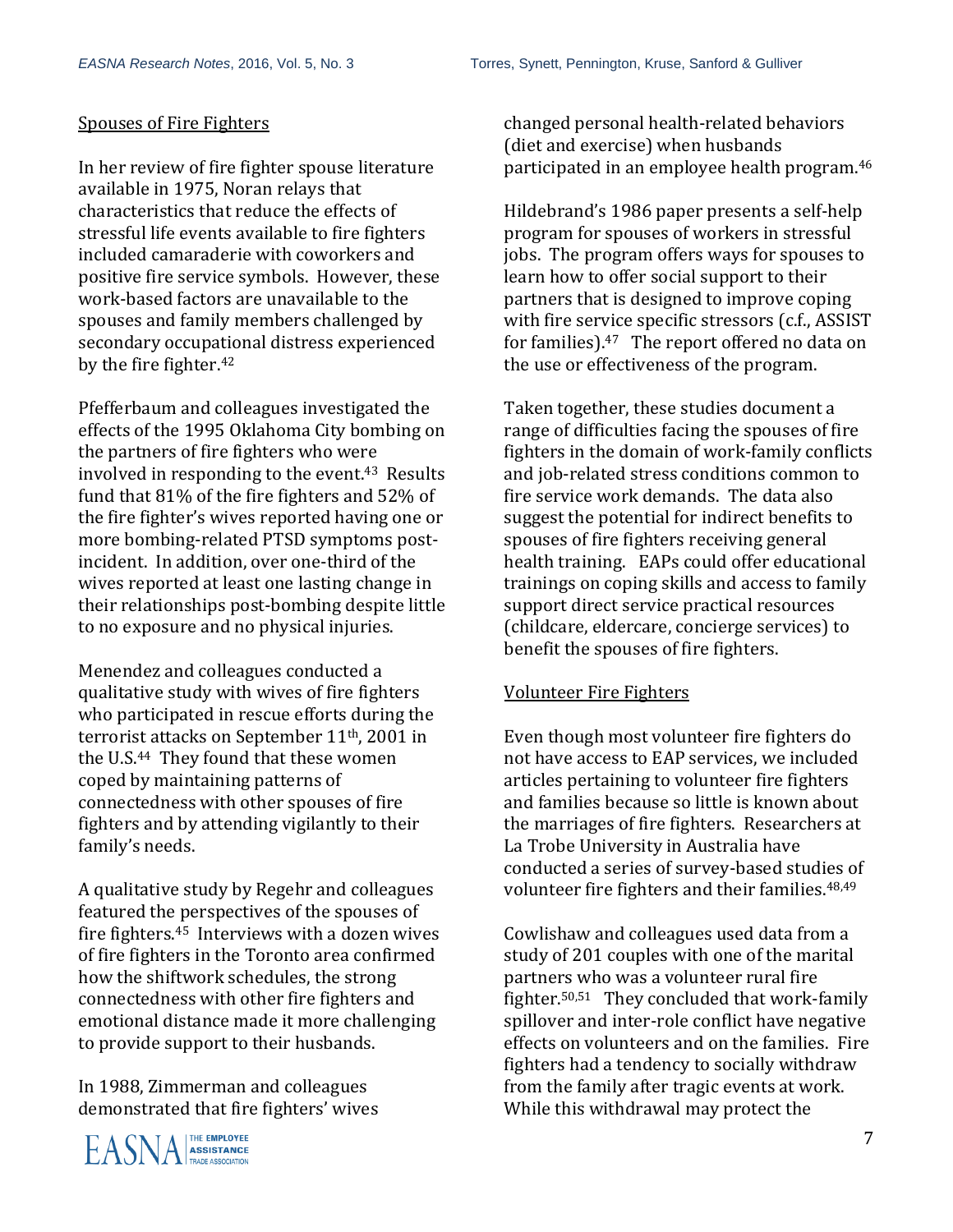individual fire fighter, it emotionally taxes their loved ones. Greater withdrawal behavior by the fire fighter was associated with less relationship intimacy between the partners and higher levels of partner distress.

In another study involving interviews with 20 managers of volunteer fire service programs in Australia, the results identified several themes, including: volunteers' difficulty prioritizing family needs ahead of the fire brigade work responsibilities; leaving household and business responsibilities for the family members to perform rather than the fire fighter; a lack of time with family; and interruptions to family routines and activities because of responding to fires.<sup>52</sup>

These findings lay a foundation for future research and point to areas of possible EAP's service to fire fighter families.

## **Discussion**

Our primary question regarding marital dissolution in fire service via divorce rates was satisfactorily answered through two articles which demonstrated that male fire fighters (who comprise the vast majority of all fire fighters) have divorce rates similar to the national average.

We were also interested in whether or not the marital relationship had a positive impact on job satisfaction, job safety, and overall job success for those working in fire service. But we found little empirical data directly on these questions. However, a useful foundation exists via some of the findings from the data on fire fighter family challenges, spousal coping research, and the family life of volunteer fire fighters.

Finally, we wanted to investigate both the prevalence and efficacy of programs related to bolstering marriages among workers in fire service. Hardly any research has been conducted in this specific area and so this query also remains unanswered.

The couples literature on other high-risk occupations lends some insight that may be applicable to fire service. For instance, studies of police couples have investigated the effects of occupational stress on marriage and how high-stress days on the job contribute to physiological distress, dyadic communication patterns and satisfaction with the marriage. 53- <sup>55</sup> Due to the high stress involved in military occupations, the literature on marriages of military couples also lends itself to comparison with fire fighter couples. Wexler and McGrath studied families separated by military duty and found a number of emotional and physical reactions to prolonged partner separation, including loneliness, insomnia, anxiety, and headaches.<sup>56</sup>

Core aspects of fire service work such as shift work and the firehouse culture make fire fighters distinct from police officers, soldiers, and other types of first responders. 57,58 Indeed, several recent research-based works exist that review the clinical literature for best practices in providing behavioral health services to meet the unique needs of fighter fighters.59-64 Other advances have been made in providing more effective EAP crisis response services to those working in fire service. 65,66 However, these works tend to neglect the role of the marital relationship of the employee as a factor in mental health and work-related trauma experiences.

#### **Implications for Future Research**

We speculate that the common (but untrue) perception that fire fighter marriages are at greater risk of failure could have a negative effect on the marital experience of fire fighters. A belief that those engaged in high-

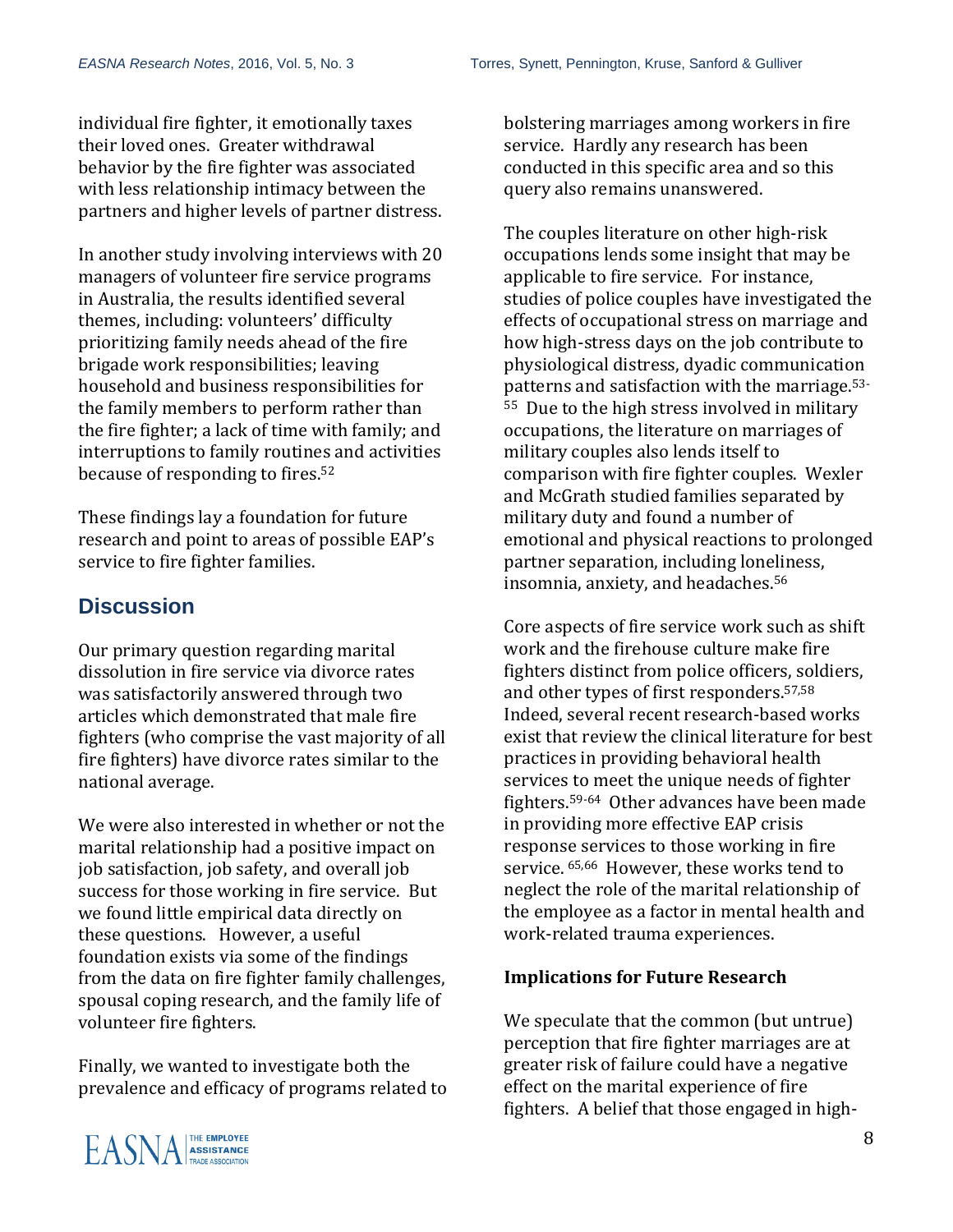risk occupations are doomed to marital failure places fire fighters and spouses in a position in which they may feel their relationships are destined to fail. In addition, the notion that fire fighters are less capable than others at maintaining healthy relationships may create unwarranted stigma against fire service. This stigma may have the potential to deter wellqualified individuals from a career in fire service, or exacerbate relationship problems for fire fighters whose reputation is at stake, as in the event of those dealing with legal issues. Thus, we posit that false stereotypes concerning high divorce rates among fire fighters are potentially injurious to fire fighters and their families. Future research could test the role of committed relationships in fire fighter couples and whether beliefs concerning divorce are detrimental to fire fighters.

Another avenue for research lies in the fire fighter and spouse dyad and the influence that each partner has on the other's mental, emotional, and physical health. According to trends in the literature, a closer look at the relationship of both partners simultaneously may reveal useful differences between husbands and wives. <sup>53</sup> For example, see the pair of studies by Roberts and colleagues with police officer couples that collected daily diary data and matched it to physiological stress recordings and behavioral-analysis of videotaped conversations between partners. 54,55 These studies showed how stress at work influenced patterns of positive and negative communication exchanges between the dyadic partners and their levels of satisfaction with the relationship.

As more women become volunteer and paid fire fighters, attention also is needed for exploring how this kind of work affects their marriages and family life. <sup>67</sup> The data from the 49 women in the study by Haddock, Jahnke and colleagues suggests a different marital

**A ASSISTANCE**<br> **ASSISTANCE**<br>
TRADE ASSOCIATION

status profile for women in fire service than for men in fire service. <sup>34</sup> Jahnke reflected on some of these sex differences in her 2015 article in *Fire Rescue News*. <sup>68</sup> Others have recently explored how the heightened masculinity and heroic role characteristics of fire fighting as a profession are impacting the opportunities for women fire fighters to join work in fire service and be successful on the job. 69, 70

Other gaps exist in the lack of research studies that assess change over time for fire fighters and their families. Although recent articles by Maslow and colleagues, and also by Skeffington and colleagues, focused on PTSD and thus did not fit with the themes of our investigation, we look forward to seeing future studies adopt their use of longitudinal data to study how fire fighter marriages mature and change over time. 70,71

The spouses of fire fighters represent an underserved population. By studying the athome partner in fire fighter marriages in more detail we can gain a deeper understanding of how to reduce stress in fire fighters and in turn, potentially reduce associated health risks and work performance deficits.

The take home messages from our literature review of relevance to the EAP community include: 1) contrary to popular stereotypes, male fire fighters have a rate of divorce similar to other occupations; 2) certain occupationally unique aspects of the fire service lifestyle and working conditions can result in stress-related mental health disorders in fire fighters and this can also negatively impact their spouses; and 3) the gap in the knowledge base about how fire fighters can better cope with work and family demands to sustain their marriages must be addressed.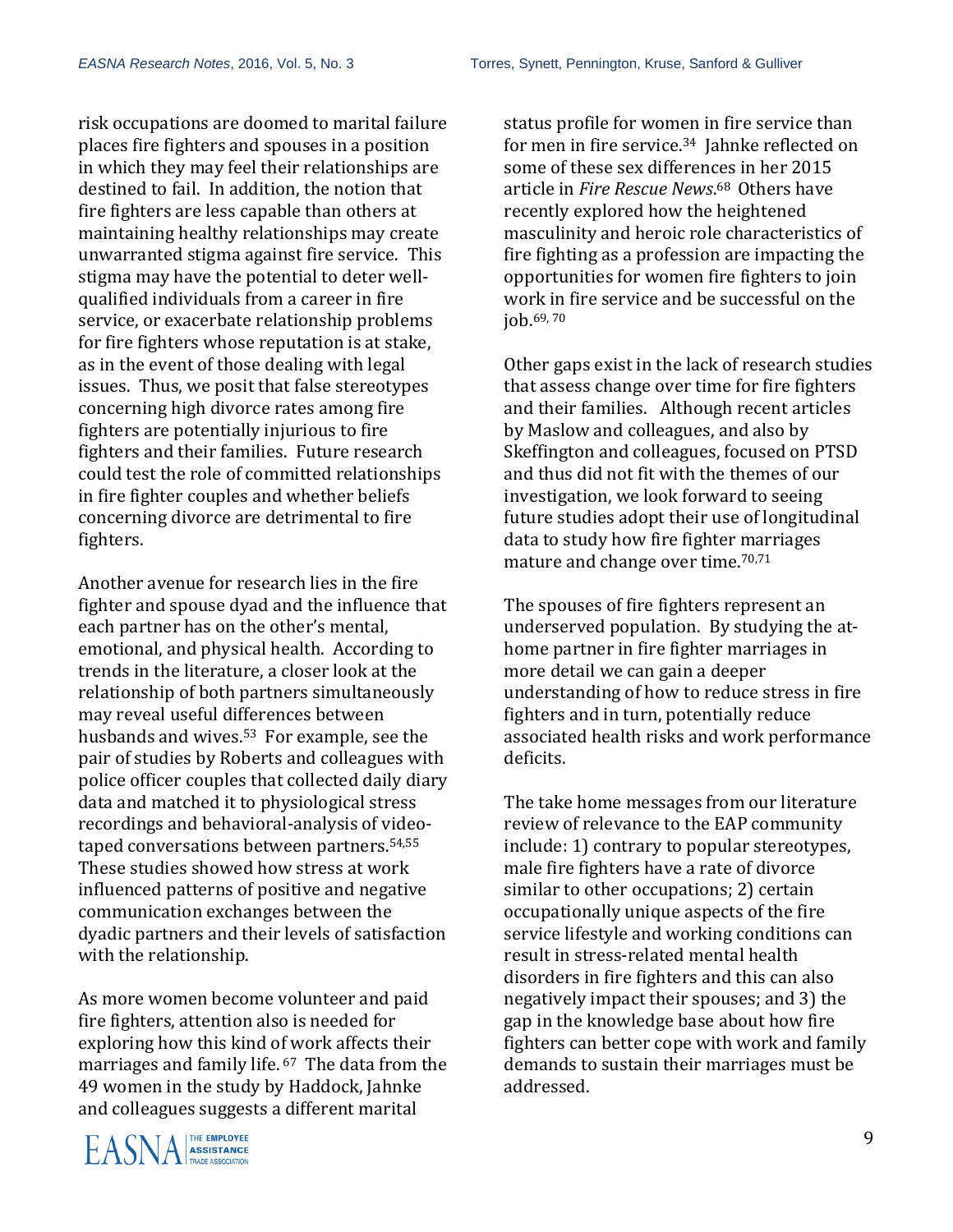#### **Notes**

1 Fjelstad's 1977 dissertation thesis -- which formed the basis of her 1978 magazine article -- presented two different analyses of divorce issues with data of sample sizes of 61 cases and 90 cases, which cannot both be accurate as there were only 61 fire fighters total in the study.24 The analysis with the 90 cases also is odd in that it included people who were divorced, married, and remarried but excluded single status. It is likely that this analysis mistakenly included most of the 44 women spouses also in survey sample and that is why no "singles" were represented. Thus, this apparent analytical error renders the study's main findings for divorce rate methodologically suspect.

#### **References**

[1] Fisher, P., & Etches, B. (2003, October). *A comprehensive approach to workplace stress and trauma in fire-fighting: A review document prepared for the International Association of Firefighters*. Presented at the 17th Redmond Symposium, San Francisco, CA.

[2] Jahnke, S.A., Poston, W.S.C., Haddock, C.K., & Murphy, B. (2016). Firefighting and mental health: Experiences of repeated exposure to trauma. *Work, 53*(4), 737-744.

[3] De Barros, V.V., Martins, L.F., Saitz, R., Bastos, R.R., & Ronzani, T.M. (2012). Mental health conditions, individual and job characteristics and sleep disturbances among firefighters. *Journal of Health Psychology, 18*(3), 350–358.

[4] Regehr, C., Hill, J., & Graham, G. (2000). Individual predictors of traumatic reactions in firefighters. *Journal of Nervous and Mental Disease, 188*(6), 333-339.

[5] Chen, Y.S., Chen, M.C., Chou, F.H.C., Sun, F.C., Chen, P.C., Tsai, K.Y., & Chao, S.S. (2007). The relationship between quality of life and posttraumatic stress disorder or major depression for firefighters in Kaohsiung, Taiwan. *Quality of Life Research*, *16*(8), 1289-1297.

[6] Corneil, W., Beaton, R., Murphy, S., Johnson, C., & Pike, K. (1999). Exposure to traumatic incidents and prevalence of posttraumatic stress symptomatology in urban firefighters in two countries. *Journal of Occupational Health Psychology*, *4*(2), 131-141.

[7] Tak, S., Driscoll, R., Bernard, B., & West, C. (2007). Depressive symptoms among firefighters and related factors after the response to Hurricane Katrina. *Journal of Urban Health*, *84*(2), 153-167.

[8] Wagner, D., Heinrichs, M., & Ehlert, U. (1998). Prevalence of symptoms of posttraumatic stress disorder in German professional firefighters. *American Journal of Psychiatry*, *155*(12), 1727-1732.

[9] Mulligan, K. (2001). Firefighters at Pentagon supported by county EAP. *Psychiatric News*, *36*(20), 14- 27.

[10] Attridge, M., Lapp, J., & Jackson, R. (1996, August). *Relationships, personal factors and work conditions as sources of stress for fire department employees: An analysis of employee and spouse perspectives*. Poster presented at the International Society for the Study of Personal Relationships Annual Conference, Banff, Canada.

[11] McLennan, J., Birch, A., Cowlishaw, S., & Hayes, P.A. (2009). Maintaining volunteer firefighter numbers: Adding value to the retention coin. *Australian Journal of Emergency Management, 24*(2), 40-47.

[12] Burke, R.J., & Weir, T. (1977). Marital helping relationships: The moderators between stress and well-being. *Journal of Psychology*, *95*(1), 121-130.

[13] Kiecolt-Glaser, J.K., & Newton, T.L. (2001). Marriage and health: His and hers. *Psychological Bulletin*, *127*(4), 472-503.

[14] Haslam, C., & Mallon, K. (2003). A preliminary investigation of post-traumatic stress symptoms among firefighters. *Work Stress*, *17*(3), 277-285.

[15] Schorr, J.K., & Boudreaux, A.S. (2005). Responding to terrorism in the USA: Firefighters share experiences in their own words. *Journal of Aggression, Maltreatment & Trauma*, *10*(1-2), 577-589.

[16] McEvoy, M. (2002, June 1). Managing stress at work and home. *Fire Engineering, 155*(6), 41-47.

[17] Bond, C.F. (2007). Public safety relationships. *Fire Engineering, 160(12)*, 95-100.

[18] Kirschman, E. (2004). *I love a firefighter: What the family needs to know*. New York: Guilford Press.

[19] Farren, S. (2005). *The fireman's wife*. New York: Hyperion Press.

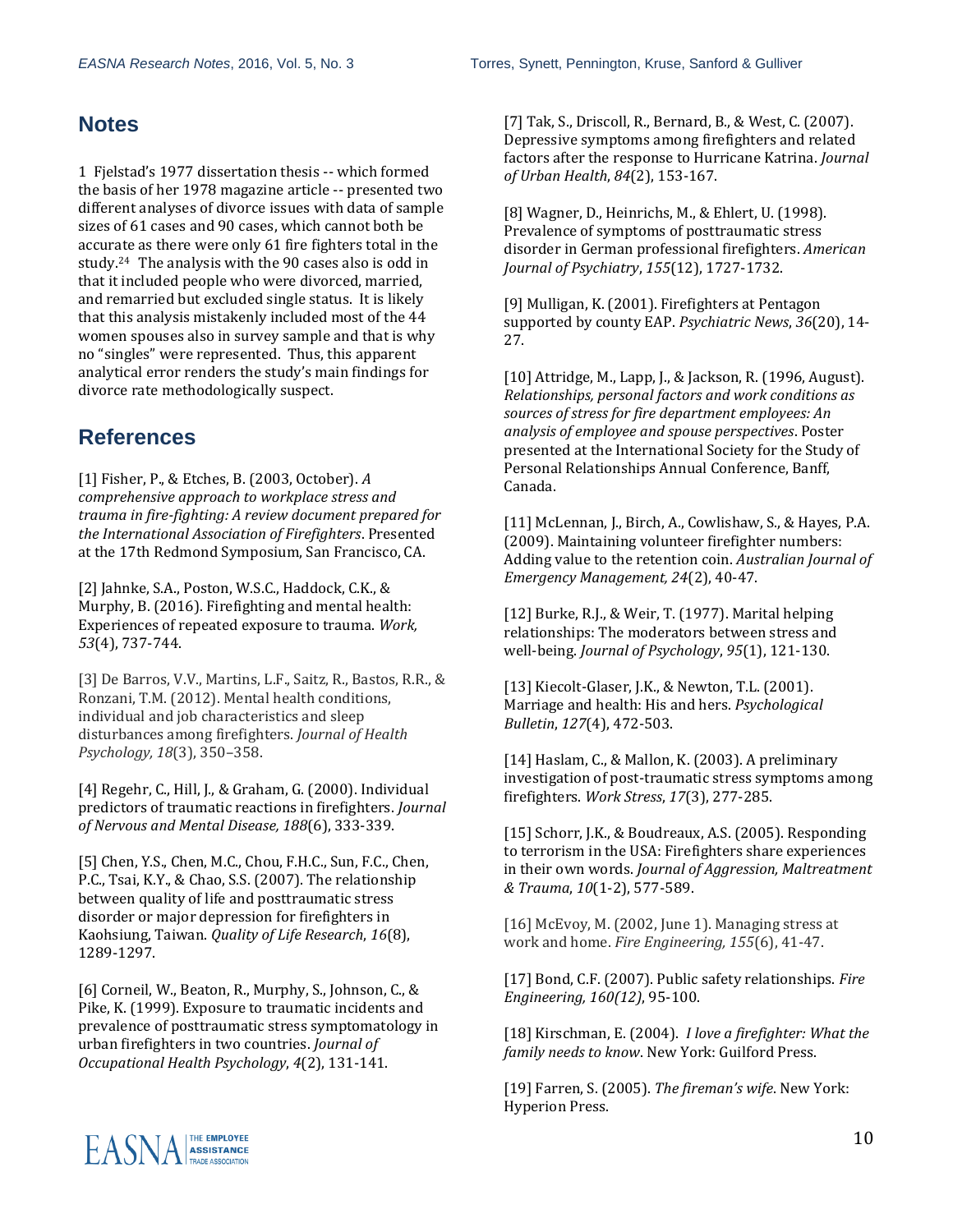[20] Gagliano, A. (2009). What every firefighter's spouse should know. *Fire Engineering, 162(12)*, 89-91.

[21] Coleman, M (2005). Scenes from a fire service marriage. *Fire Chief, 49*(8), 38-42.

[22] McCarty, D. (1975). Stress and the fire fighter. *Fire Command*, *42*, 38-39, 55-56.

[23] Fjelstad, M. (1978). Can a firefighter have a successful marriage? *Fire Chief, 22*(4), 76-77.

[24] Fjelstad, M. (1977). *A study of the relationship between the firefighter occupational role and dyadic adjustment*. Doctoral thesis. Corvallis, OR: Oregon State University.

[25] Rawles, P. (2003). Don't divorce yourself from members' marital woes. *Fire Chief, 47*(2), 20-22.

[26] Norwood, P.J., & Rascati, J. (2012). *Recognizing and combating firefighting stress*. Report from FireEngineeringUniversity.

[27] Swanson, E. (2012, October 12). *How to fireproof a marriage*. Retrieved from: http://leadnet.org/how\_to\_fireproof\_a\_marriage1

[28] Johnson, S. (date unknown). Divorce statistics by occupation. Online article. Retrieved from: http://divorce.lovetoknow.com/Divorce\_Rate\_Statistic s\_by\_Occupation~1

[29] Willing, L. (2014, March 5). *Firefighter stress: What you should know*. Retrieved from: http://www.firechief.com/2014/03/05/firefighterstress-know/

[30] Sweeney, P. (2014, June 24). *Firefighters at risk: The negative effects of stress and trauma on the human spirit*. Retrieved from:

http://grievingbehindthebadgeblog.net/2014/06/24/f irefighters-at-risk-sweeney/

[31] McInnis, D. (2006, August 21). A labor of love, this war against wildfire. *The New York Times.* Retrieved from:

http://www.nytimes.com/2006/08/21/us/21firemen. html?pagewanted=print&\_r=0

[32] The Dr. Phil Show. (2008, September 25). *Fireproof your marriage*. Retrieved from: http://drphil.com/shows/1130

[33] McCoy, S.P. & Aamodt, M.G. (2010). A comparison of law enforcement divorce rates with those of other occupations. *Journal of Police and Criminal Psychology, 25*(1), 1-16.

[34] Haddock, C.K., Jahnke, S.A., Poston, W.S.C., Jitnarin, N., & Day, R.S. (2015). Marriage and divorce among firefighters in the United States. *Journal of Family Issues*, published online April 17, 1-15.

[35] Wagner, S.L., & O'Neill, M. (2012). Job, life, and relationship satisfaction for paid-professional firefighters. *Journal of Loss and Trauma*, *17*(5), 423- 438.

[36] Regehr, C. (2009). Social support as a mediator of psychological distress in firefighters. *The Irish Journal of Psychology*, *30*(1-2), 87-98.

[37] Regehr, C., Hill, J., Knott, T., & Sault, B. (2003). Social support, self-efficacy, and trauma in new recruits and experienced firefighters. *Stress and Health*, *19*(4), 189-193.

[38] Regehr, C., & Bober, T.(2004). *In the line of fire: Trauma in the emergency services*. New York: Oxford University Press.

[39] Oosthuizen, R.M., & Koortzen, P. (2007). [An](http://primo.lib.umn.edu/primo_library/libweb/action/display.do?frbrVersion=3&tabs=viewOnlineTab&ct=display&fn=search&doc=TN_sabinet_newpsyc_v33_n1_a6&indx=2&recIds=TN_sabinet_newpsyc_v33_n1_a6&recIdxs=1&elementId=1&renderMode=poppedOut&displayMode=full&frbrVersion=3&frbg=&vl(47645736UI0)=any&&vl(1UI0)=contains&dscnt=0&scp.scps=scope%3A%28TWINCITIES%29%2Cprimo_central_multiple_fe&tb=t&mode=Basic&vid=TWINCITIES&srt=rank&tab=article_discovery&dum=true&vl(freeText0)=Firefighters%20divorce&dstmp=1469934527499)  [empirical investigation of job and family stressors](http://primo.lib.umn.edu/primo_library/libweb/action/display.do?frbrVersion=3&tabs=viewOnlineTab&ct=display&fn=search&doc=TN_sabinet_newpsyc_v33_n1_a6&indx=2&recIds=TN_sabinet_newpsyc_v33_n1_a6&recIdxs=1&elementId=1&renderMode=poppedOut&displayMode=full&frbrVersion=3&frbg=&vl(47645736UI0)=any&&vl(1UI0)=contains&dscnt=0&scp.scps=scope%3A%28TWINCITIES%29%2Cprimo_central_multiple_fe&tb=t&mode=Basic&vid=TWINCITIES&srt=rank&tab=article_discovery&dum=true&vl(freeText0)=Firefighters%20divorce&dstmp=1469934527499)  [amongst firefighters in the South African context.](http://primo.lib.umn.edu/primo_library/libweb/action/display.do?frbrVersion=3&tabs=viewOnlineTab&ct=display&fn=search&doc=TN_sabinet_newpsyc_v33_n1_a6&indx=2&recIds=TN_sabinet_newpsyc_v33_n1_a6&recIdxs=1&elementId=1&renderMode=poppedOut&displayMode=full&frbrVersion=3&frbg=&vl(47645736UI0)=any&&vl(1UI0)=contains&dscnt=0&scp.scps=scope%3A%28TWINCITIES%29%2Cprimo_central_multiple_fe&tb=t&mode=Basic&vid=TWINCITIES&srt=rank&tab=article_discovery&dum=true&vl(freeText0)=Firefighters%20divorce&dstmp=1469934527499)  *South African Journal of Industrial Psychology, 33*(1), 49-58.

[40] Shreffler, K.M., Meadows, P.M., & Davis, K.D. (2011). Firefighting and fathering: work-family conflict, parenting stress, and satisfaction with parenting and child behavior. *Fathering, 9*(2), 169-188.

[41] Wong, J.Y., Lin, J.H., Liu, S.H., & Wan, T.H. (2014). Fireman's job stress: Integrating work/non-work conflict with Job Demand-Control-Support model. *European Review of Applied Psychology, 64*(2), 83–91.

[42] Noran, A.R. (1995). Literature search on the wives of firefighters. *Employee Assistance Quarterly*, *10*(3), 65- 79.

[43] Pfefferbaum, B., North, C.S., Bunch, K., Wilson, T.G., Tucker, P., & Schorr, J. K. (2002). The impact of the 1995 Oklahoma City Bombing on the partners of firefighters. *Journal of Urban Health*, *79*(3), 364-372.

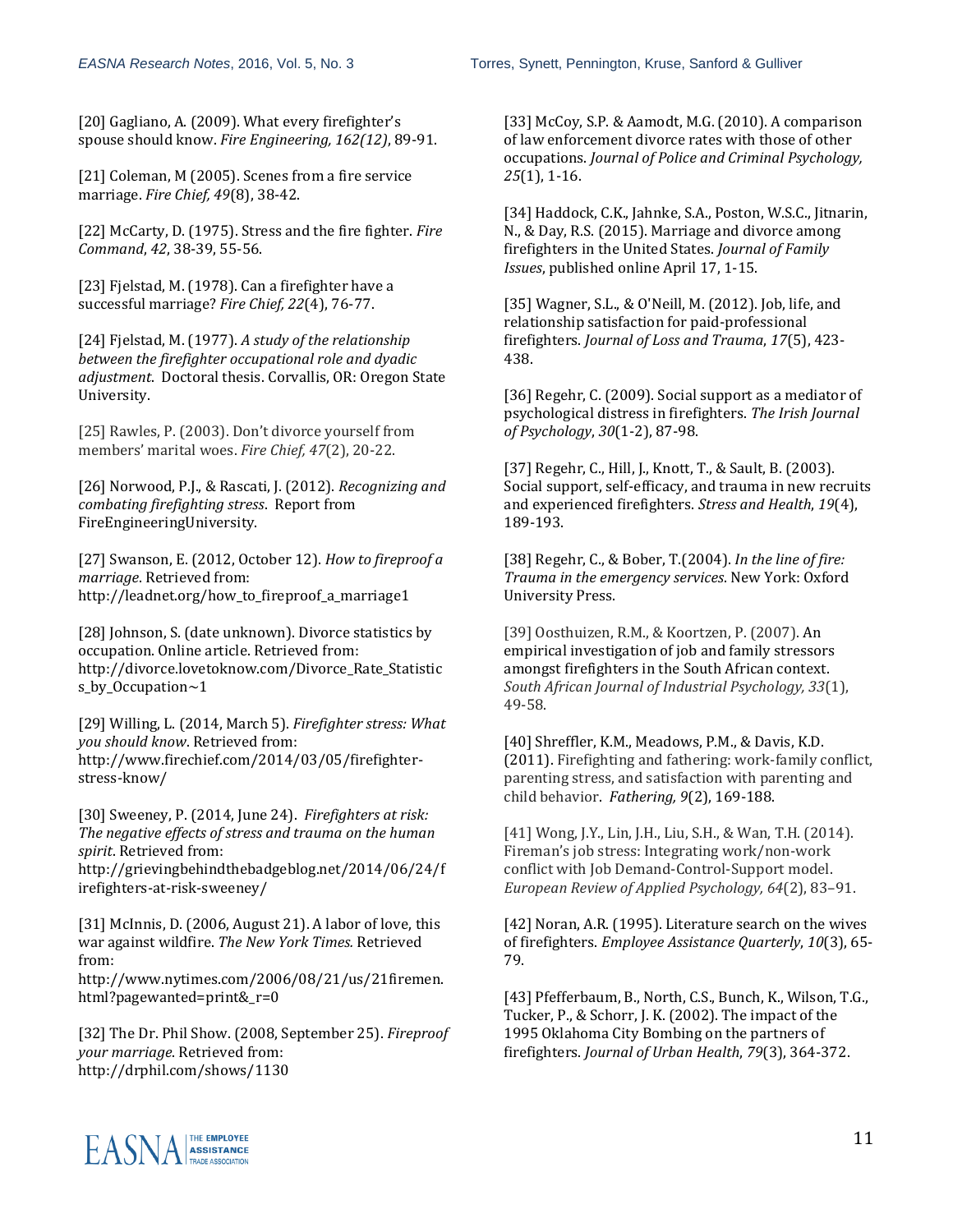[44] Menendez, A. M., Molloy, J., & Magaldi, M. C. (2006). Health responses of New York City firefighter spouses and their families post-September 11, 2001 terrorist attacks. *Issues in Mental Health Nursing*, *27*(8), 905-917.

[45] Regehr, C., Dimitropoulos, G., Bright, E., George, S., & Henderson, J. (2005). Behind the brotherhood: Rewards and challenges for wives of firefighters. *Family Relations*, *54*(3), 423-435.

[46] Zimmerman, R., Gerace, T., Smith, J., & Benezra, J. (1988). The effects of a worksite health promotion program on the wives of fire fighters. *Social Science & Medicine*, *26*(5), 537-543.

[47] Hildebrand, J.F. (1986). Mutual help for spouses whose partners are employed in stressful occupations. *Journal for Specialists in Group Work, 11*(2), 80-84.

[48] Cowlishaw, S., & McLennan J. (2006, March). *Impacts of fire service volunteering on the families of volunteers: A literature review and research agenda.* Presented at the Inaugural Volunteering Research Symposium, Melbourne, Australia.

[49] Cowlishaw, S., Evans, L., & McLennan, J. (2008). Families of rural volunteer firefighters. *Rural Society*, *18*(1), 17-25.

[50] Cowlishaw, S., Evans, L., & McLennan, J. (2010). Work-family conflict and crossover in volunteer emergency service workers. *Work Stress*, *24*(4), 342- 358.

[51] Cowlishaw, S., Evans, L., & McLennan, J. (2010). Balance between volunteer work and family roles: Testing a theoretical model of work-family conflict in the volunteer emergency services. *Australian Journal of Psychology, 62*(3), 169-178.

[52] Cowlishaw, S., McLennan, J. & Evans, L., & (2008). Volunteer firefighting and family life: An organisational perspective on conflict between volunteer and family roles. *Australian Journal of Volunteering*, *13*(2), 21-31.

[53] Beehr, T.A., Johnson, L.B., & Nieva, R. (1995). Occupational stress: Coping of police and their spouses. *Journal of Occupational Behavior, 16*(1), 3-25.

[54] Roberts, N.A., & Levenson, R.W. (2001). The remains of the workday: Impact of job stress and exhaustion on marital interaction in police couples. *Journal of Marriage & Family, 63*(4), 1052-1067.



[55] Roberts, N.A., Leonard, R.C., Butler, E.A., Levenson, R.W., & Kanter, J.W. (2013). Job stress and dyadic synchrony in police marriages: A preliminary investigation. *Family Process*, *52*(2), 271-283.

[56] Wexler, H.K., & McGrath, E. (1991). Family member stress reactions to military involvement separation. *Psychotherapy, 28*(3), 515-519.

[57] Greene, P., Kane, D., Christ, G.H., Lynch, S., & Corrigan, M.P. (2006). *FDNY crisis counseling: Innovative responses to 9/11 firefighters, families, and communities.* New York: Wiley.

[58] Wilmoth, J.A. (2014, May-June). Trouble in mind. Special report: Firefighter behavioral health. *NFPA Journal*. Quincy, MA: National Fire Protection Association. Retrieved from http:// www. nfpa. org/ newsandpublicati ons/ nfpa-journal/ 2014/ may-june-2014/ features/ special-report-firefighter-behavioralhealth

[59] Cordero, J., & Zimbelmann, C. (2006). Counseling firefighters post 9/11: An occupational and dance movement therapists' interventions and experiences. *Occupational Therapy in Mental Health, 21*(3-4), 29-53.

[60] Holgate, A., & Di Pietro, M. (2007). Coming down off the high: Firefighters experience of readjustment following deployment. *Australian Journal of Emergency Management, 22*(4), 34–38.

[61] Chamberlin, M.J.A., & Green, H.J. (2010). Stress and coping strategies among firefighters and recruits. *Journal of Loss and Trauma, 15*(6), 548–560.

[62] Prati, G., & Pietrantoni, L. (2010). The relation of perceived and received social support to mental health among first responders: A meta-analytic review. *Journal of Community Psychology, 38*(3), 403-417.

[63] Tuckey, M.R., & Hayward, R. (2011). Global and specific emotional resources as buffers against the emotional demands of fire-fighting. *Applied Psychology: An International Review*, 60(1), 1-23.

[64] Deppa, K.F., & Saltzberg, J. (2016). Major factors that influence behavioral health in fire service. In K.F. Deppa & J. Saltzberg, *Resilience training for firefighters: Springer Briefs in Fire* (pp. 35-50). New York: Springer Press.